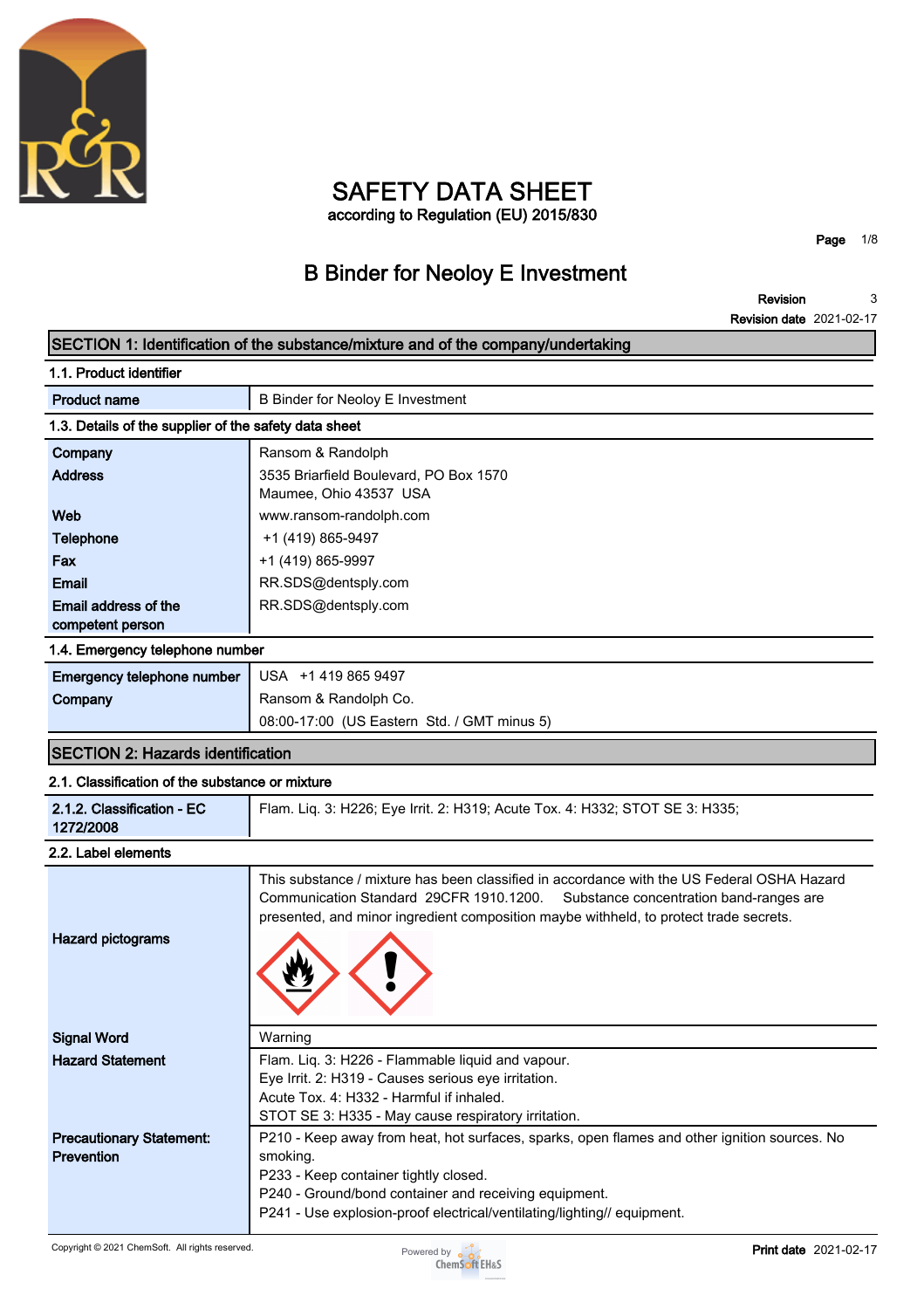| 2.2. Label elements                                |                                                                                                                                                                                                                                                                                                                                                                                                                                                                                                                                                                                                                                                                                                                                                                                                                                                                                                                                                                                                                  |
|----------------------------------------------------|------------------------------------------------------------------------------------------------------------------------------------------------------------------------------------------------------------------------------------------------------------------------------------------------------------------------------------------------------------------------------------------------------------------------------------------------------------------------------------------------------------------------------------------------------------------------------------------------------------------------------------------------------------------------------------------------------------------------------------------------------------------------------------------------------------------------------------------------------------------------------------------------------------------------------------------------------------------------------------------------------------------|
| <b>Precautionary Statement:</b><br>Response        | P242 - Use only non-sparking tools.<br>P243 - Take precautionary measures against static discharge.<br>P261 - Avoid breathing dust/fume/gas/mist/vapours/spray.<br>P264 - Wash (hands) thoroughly after handling.<br>P271 - Use only outdoors or in a well-ventilated area.<br>P280 - Wear protective gloves/protective clothing/eye protection/face protection.<br>P303+P361+P353 - IF ON SKIN (or hair): Take off immediately all contaminated clothing. Rinse<br>skin with water/shower<br>P304+P340 - IF INHALED: Remove person to fresh air and keep comfortable for breathing.<br>P305+P351+P338 - IF IN EYES: Rinse cautiously with water for several minutes. Remove contact<br>lenses, if present and easy to do. Continue rinsing.<br>P312 - Call a POISON CENTER/doctor/ 800-222-1222 / if you feel unwell.<br>P337+P313 - If eye irritation persists: Get medical advice/attention.<br>P370+P378 - In case of fire: Use dry chemical, Carbon dioxide (CO2), Alcohol resistant foam to<br>extinguish. |
| <b>Precautionary Statement:</b><br><b>Storage</b>  | P403+P233 - Store in a well-ventilated place. Keep container tightly closed.<br>P403+P235 - Store in a well-ventilated place. Keep cool.<br>P405 - Store locked up.                                                                                                                                                                                                                                                                                                                                                                                                                                                                                                                                                                                                                                                                                                                                                                                                                                              |
| <b>Precautionary Statement:</b><br><b>Disposal</b> | P501 - Dispose of contents/container to local and national regulations                                                                                                                                                                                                                                                                                                                                                                                                                                                                                                                                                                                                                                                                                                                                                                                                                                                                                                                                           |
| <b>Further information</b>                         |                                                                                                                                                                                                                                                                                                                                                                                                                                                                                                                                                                                                                                                                                                                                                                                                                                                                                                                                                                                                                  |
|                                                    | Not applicable. PBT and vPvB assessment.                                                                                                                                                                                                                                                                                                                                                                                                                                                                                                                                                                                                                                                                                                                                                                                                                                                                                                                                                                         |

### **SECTION 3: Composition/information on ingredients**

#### **3.2. Mixtures**

#### **EC 1272/2008**

| <b>Chemical Name</b>            | Index No.    | CAS No.    | EC No.    | <b>REACH Registration</b><br><b>Number</b> | Conc.<br>$(\%w/w)$ | Classification                         |
|---------------------------------|--------------|------------|-----------|--------------------------------------------|--------------------|----------------------------------------|
| Tetraethyl silicate (Tetraethyl | 014-005-00-0 | 78-10-4    | 201-083-8 |                                            |                    | 90 - 100% Flam. Lig. 3: H226; Acute    |
| orthosilicate)                  |              |            |           |                                            |                    | Tox. 4: H332; Eye Irrit. 2:            |
|                                 |              |            |           |                                            |                    | H319; STOT SE 3: H335;                 |
| <b>Ethyl Polysilicate</b>       |              | 11099-06-2 |           |                                            |                    | 1 - 10% Flam. Lig. 3: H226; Eye Irrit. |
|                                 |              |            |           |                                            |                    | 2: H319:                               |
| Ethanol                         | 603-002-00-5 | 64-17-5    | 200-578-6 |                                            |                    | 1 - 10% Flam. Lig. 2: H225;            |
|                                 |              |            |           |                                            |                    |                                        |

### **Further information**

**Full text for all Risk Phrases mentioned in this section are displayed in Section 16.**

### **SECTION 4: First aid measures 4.1. Description of first aid measures**

| Inhalation                                                       | Move the exposed person to fresh air. Seek medical attention.                                                                                  |  |  |
|------------------------------------------------------------------|------------------------------------------------------------------------------------------------------------------------------------------------|--|--|
| Eye contact                                                      | Rinse immediately with plenty of water for 15 minutes holding the eyelids open. Seek medical<br>attention if irritation or symptoms persist.   |  |  |
| <b>Skin contact</b>                                              | Wash off immediately with plenty of soap and water. Remove contaminated clothing. Seek medical<br>attention if irritation or symptoms persist. |  |  |
| Ingestion                                                        | Seek medical attention if irritation or symptoms persist. DO NOT INDUCE VOMITING.                                                              |  |  |
| 4.2. Most important symptoms and effects, both acute and delayed |                                                                                                                                                |  |  |
| Inhalation                                                       | Harmful by inhalation. Irritant, moderate respiratory. Inhalation may cause nausea and vomiting.                                               |  |  |
| Eye contact                                                      | Irritant, moderate eye.                                                                                                                        |  |  |
| <b>Skin contact</b>                                              | Irritating to skin.                                                                                                                            |  |  |
| Ingestion                                                        | Repeated or prolonged exposure may cause damage to liver, kidneys and central nervous system.                                                  |  |  |
|                                                                  |                                                                                                                                                |  |  |

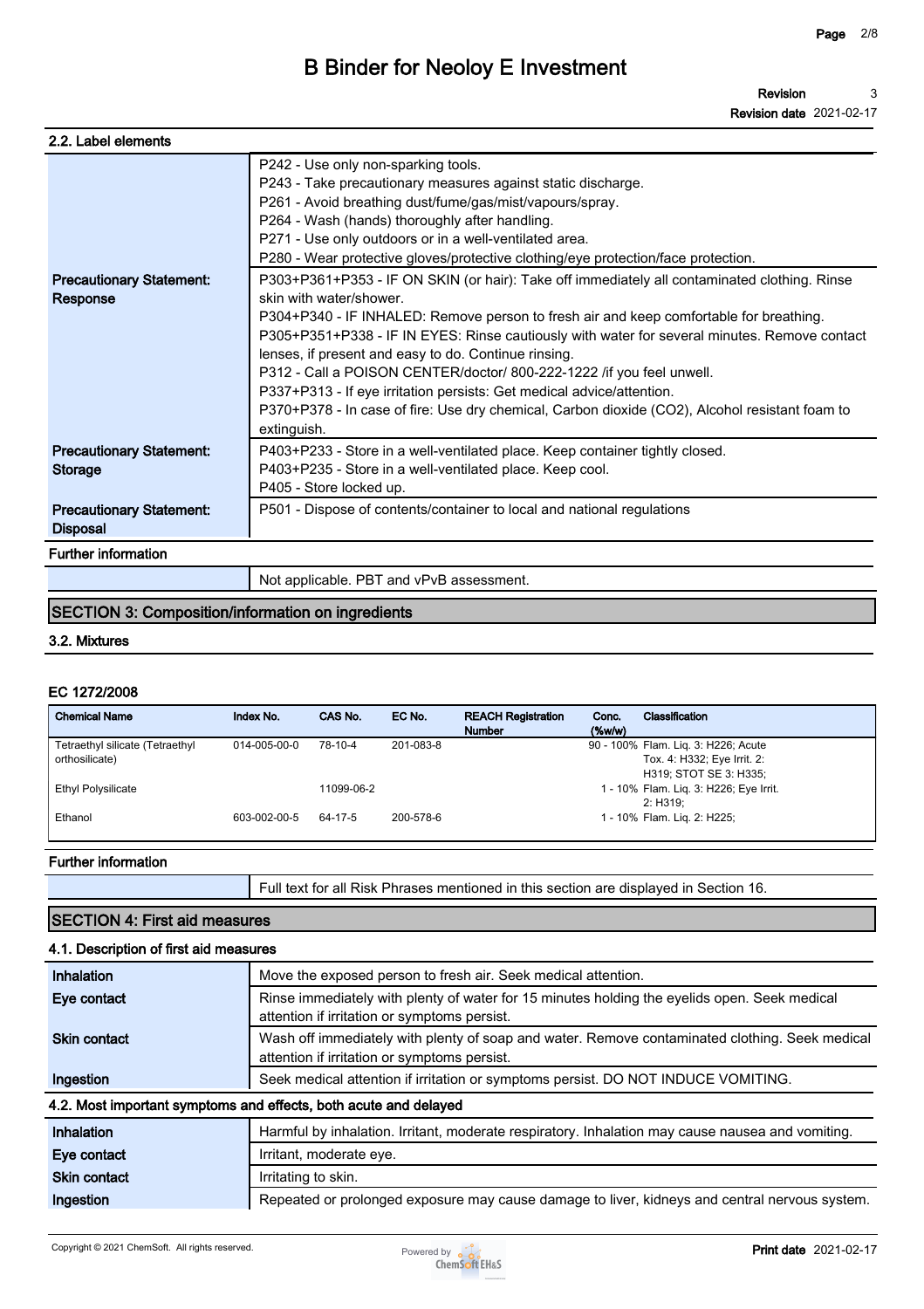|                                                                   | Revision<br>3<br><b>Revision date 2021-02-17</b>                                                                                                                                                                                                                                                                                              |
|-------------------------------------------------------------------|-----------------------------------------------------------------------------------------------------------------------------------------------------------------------------------------------------------------------------------------------------------------------------------------------------------------------------------------------|
|                                                                   | 4.3. Indication of any immediate medical attention and special treatment needed                                                                                                                                                                                                                                                               |
| Ingestion                                                         | Seek medical attention if irritation or symptoms persist.                                                                                                                                                                                                                                                                                     |
| <b>SECTION 5: Firefighting measures</b>                           |                                                                                                                                                                                                                                                                                                                                               |
| 5.1. Extinguishing media                                          |                                                                                                                                                                                                                                                                                                                                               |
|                                                                   | Use as appropriate:. Water spray. Dry chemical. Carbon dioxide (CO2). Alcohol resistant foam.                                                                                                                                                                                                                                                 |
| 5.2. Special hazards arising from the substance or mixture        |                                                                                                                                                                                                                                                                                                                                               |
|                                                                   |                                                                                                                                                                                                                                                                                                                                               |
| 5.3. Advice for firefighters                                      |                                                                                                                                                                                                                                                                                                                                               |
|                                                                   | Cool fire exposed containers with waterspray. Self-contained breathing apparatus. Wear protective<br>clothing.                                                                                                                                                                                                                                |
|                                                                   | In use may form flammable/explosive vapour-air mixture. Vapours are heavier than air. Vapour<br>may travel considerable distance to source of ignition and flash back. Risk of explosion if heated<br>under confinement. Burning produces irritating, toxic and obnoxious fumes.                                                              |
| <b>SECTION 6: Accidental release measures</b>                     |                                                                                                                                                                                                                                                                                                                                               |
|                                                                   | 6.1. Personal precautions, protective equipment and emergency procedures                                                                                                                                                                                                                                                                      |
|                                                                   | Ensure adequate ventilation of the working area. Wear suitable protective equipment. Eliminate all<br>sources of ignition. Evacuate personnel to a safe area.                                                                                                                                                                                 |
| 6.2. Environmental precautions                                    |                                                                                                                                                                                                                                                                                                                                               |
|                                                                   | Do not allow product to enter drains. Prevent further spillage if safe.                                                                                                                                                                                                                                                                       |
| 6.3. Methods and material for containment and cleaning up         |                                                                                                                                                                                                                                                                                                                                               |
|                                                                   | Absorb with inert, absorbent material. Sweep up. Transfer to suitable, labelled containers for<br>disposal. Clean spillage area thoroughly with plenty of water.                                                                                                                                                                              |
| 6.4. Reference to other sections                                  |                                                                                                                                                                                                                                                                                                                                               |
|                                                                   | See section [2, 8 & 13] for further information.                                                                                                                                                                                                                                                                                              |
| <b>SECTION 7: Handling and storage</b>                            |                                                                                                                                                                                                                                                                                                                                               |
| 7.1. Precautions for safe handling                                |                                                                                                                                                                                                                                                                                                                                               |
|                                                                   | Avoid contact with eyes and skin. Avoid breathing dust/fume/gas/mist/vapours/spray. Wear<br>protective clothing. Wash hands after handling the product. Ensure adequate ventilation of the<br>working area. Keep away from sources of ignition - No smoking. Use explosion proof equipment.<br>Ground/bond container and receiving equipment. |
|                                                                   | Do NOT reuse empty containers. Once the product residues adhering to the walls of the containers<br>have been rendered harmless, the product and hazard labels must be invalidated.                                                                                                                                                           |
| 7.2. Conditions for safe storage, including any incompatibilities |                                                                                                                                                                                                                                                                                                                                               |
|                                                                   | Keep in a cool, dry, well ventilated area. Keep containers tightly closed. Store in correctly labelled<br>containers.                                                                                                                                                                                                                         |
| 7.3. Specific end use(s)                                          |                                                                                                                                                                                                                                                                                                                                               |
|                                                                   | Restricted to professional users.                                                                                                                                                                                                                                                                                                             |
| <b>SECTION 8: Exposure controls/personal protection</b>           |                                                                                                                                                                                                                                                                                                                                               |
| 8.1. Control parameters                                           |                                                                                                                                                                                                                                                                                                                                               |
|                                                                   | exposure llimits: Ethyl Silicate - 100 ppm TWA OSHA PEL, 10 ppm TWA ACGIH.<br>exposure llimits: Ethanol - 1000 ppm TWA OSHA PEL, 1000 ppm STEL ACGIH TLV.                                                                                                                                                                                     |

#### **8.1.1. Exposure Limit Values**

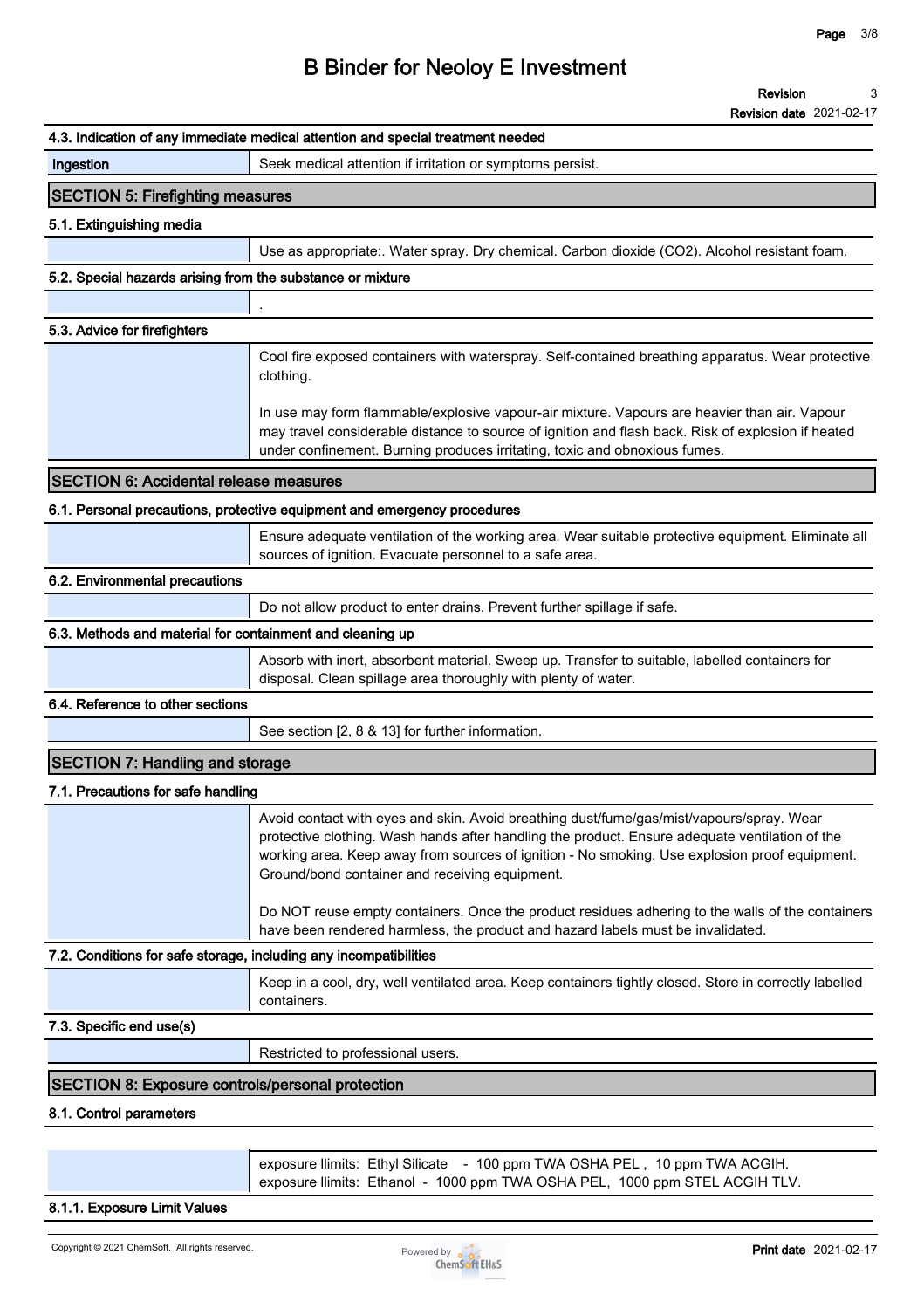**Revision Revision date 2021-02-17 3**

#### **8.1.1. Exposure Limit Values**

| Ethanol                                | WEL 8-hr limit ppm: 1000     | <b>WEL 8-hr limit mg/m3: 1920</b> |
|----------------------------------------|------------------------------|-----------------------------------|
|                                        | WEL 15 min limit ppm: -      | WEL 15 min limit mg/m3: -         |
|                                        | WEL 8-hr limit mg/m3 total - | WEL 15 min limit mg/m3 total -    |
|                                        | inhalable dust:              | inhalable dust:                   |
|                                        | WEL 8-hr limit mg/m3 total - | WEL 15 min limit mg/m3 total -    |
|                                        | respirable dust:             | respirable dust:                  |
| <b>Tetraethyl silicate (Tetraethyl</b> | <b>DIR: 2017/164</b>         | 8hTWA mg/m3: 44                   |
| orthosilicate)                         |                              |                                   |
|                                        | <b>8hTWA ppm: 5</b>          | STEL mg/m3: -                     |
|                                        | STEL ppm: -                  | $NOT: -$                          |

| 8.2. Exposure controls         |                                                                                                  |
|--------------------------------|--------------------------------------------------------------------------------------------------|
| 8.2.1. Appropriate engineering | Ensure adequate ventilation of the working area.                                                 |
| controls                       |                                                                                                  |
| 8.2.2. Individual protection   | Wear chemical protective clothing.                                                               |
| measures                       |                                                                                                  |
| Eye / face protection          | Approved safety goggles.                                                                         |
| Skin protection -              | Chemical resistant gloves (PVC).                                                                 |
| Handprotection                 |                                                                                                  |
| <b>Respiratory protection</b>  | Not normally required. In case of insufficient ventilation, wear suitable respiratory equipment. |

### **SECTION 9: Physical and chemical properties**

#### **9.1. Information on basic physical and chemical properties**

| Appearance                                            | Liquid                                                                  |
|-------------------------------------------------------|-------------------------------------------------------------------------|
| Colour   Clear                                        |                                                                         |
|                                                       | <b>Odour</b> Pleasant                                                   |
|                                                       | Odour threshold   No data available                                     |
|                                                       | <b>pH</b> No data available                                             |
|                                                       | Melting point Not applicable.                                           |
|                                                       | Freezing Point No data available                                        |
| Initial boiling point $\vert$ = 168 °C                |                                                                         |
| Flash point 27 °C                                     |                                                                         |
| Evaporation rate Not determined                       |                                                                         |
| <b>Flammability (solid, gas)</b> Not applicable.      |                                                                         |
| Vapour Flammability   No data available               |                                                                         |
| Upper Explosive Limit   19 %                          |                                                                         |
| Lower Explosive Limit 3.8 %                           |                                                                         |
| Vapour pressure $= 1700$ Pa                           |                                                                         |
| Vapour density $\vert$ = 7.22                         |                                                                         |
|                                                       | <b>Relative density</b> = $0.934$ (H2O = $1 \text{ @ } 20 \text{ °C}$ ) |
|                                                       | Fat Solubility   No data available                                      |
| <b>Partition coefficient</b> No data available        |                                                                         |
| Autoignition temperature $\blacktriangleright$ 360 °C |                                                                         |
| Decomposition temperature   No data available         |                                                                         |
| Viscosity $\vert = 0.72$                              |                                                                         |
| Oxidising properties No data available                |                                                                         |
| 9.2. Other information                                |                                                                         |

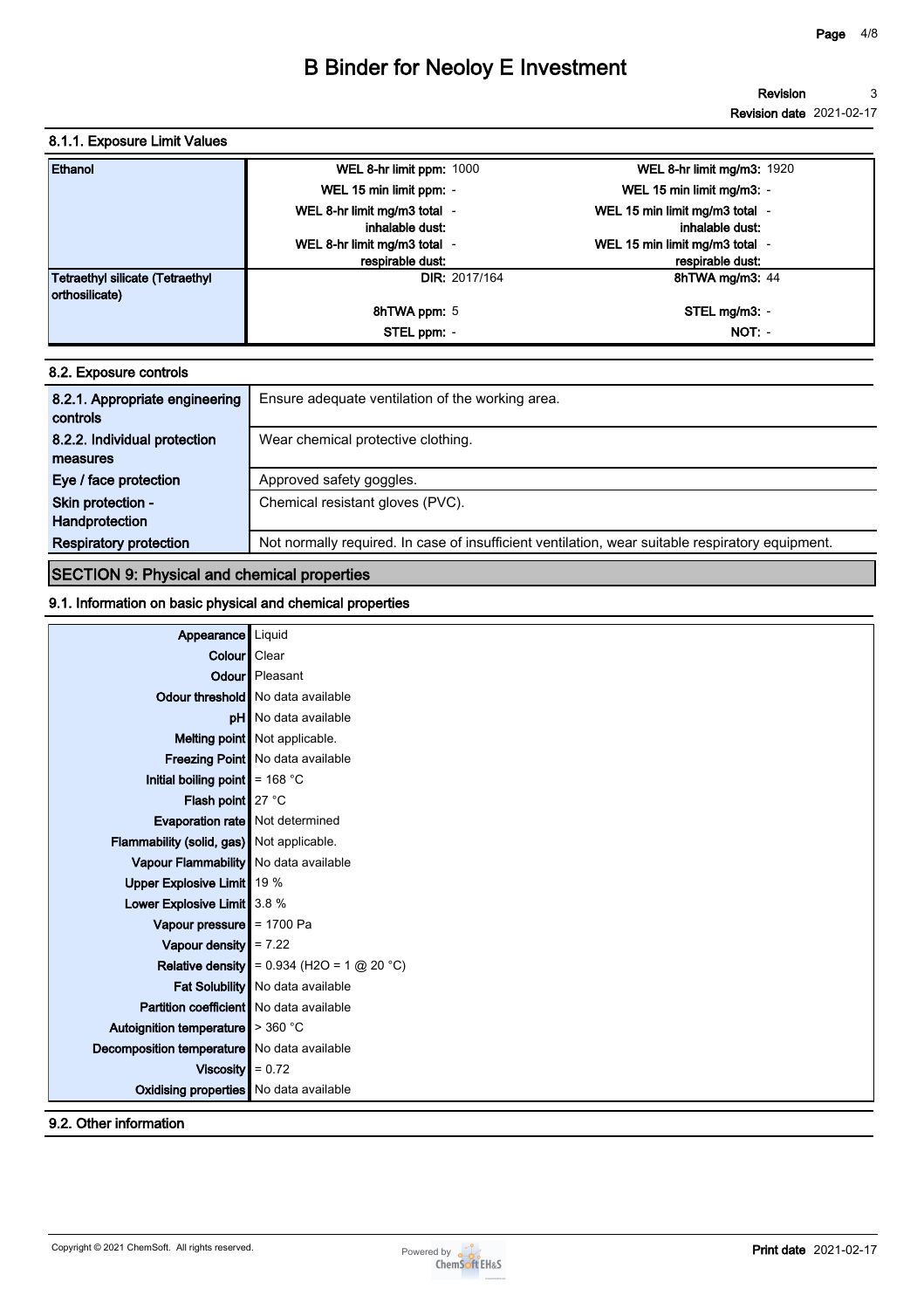| 9.2. Other information                       |                                                                                       |  |  |
|----------------------------------------------|---------------------------------------------------------------------------------------|--|--|
| <b>SADT</b>                                  | No data available                                                                     |  |  |
| Conductivity                                 | No data available                                                                     |  |  |
|                                              | <b>Surface tension</b> No data available                                              |  |  |
|                                              | Gas group   No data available                                                         |  |  |
| Benzene Content   Not applicable.            |                                                                                       |  |  |
|                                              | Lead content   Not applicable.                                                        |  |  |
| VOC (Volatile organic<br>compounds)          | No data available                                                                     |  |  |
| <b>SECTION 10: Stability and reactivity</b>  |                                                                                       |  |  |
| 10.1. Reactivity                             |                                                                                       |  |  |
|                                              | No data available.                                                                    |  |  |
| 10.2. Chemical stability                     |                                                                                       |  |  |
|                                              | Stable under normal conditions.                                                       |  |  |
| 10.3. Possibility of hazardous reactions     |                                                                                       |  |  |
|                                              | Hazardous polymerization is not expected to occur.                                    |  |  |
| 10.4. Conditions to avoid                    |                                                                                       |  |  |
|                                              | Heat, sparks and open flames.                                                         |  |  |
| 10.5. Incompatible materials                 |                                                                                       |  |  |
|                                              | Avoid contact with: Acids, Oxidising agents, Alkalis.                                 |  |  |
| 10.6. Hazardous decomposition products       |                                                                                       |  |  |
|                                              | Carbon oxides, silicon dioxide may be formed in fire conditions.                      |  |  |
| <b>SECTION 11: Toxicological information</b> |                                                                                       |  |  |
| 11.1. Information on toxicological effects   |                                                                                       |  |  |
| <b>Acute toxicity</b>                        | Harmful by inhalation.                                                                |  |  |
| Skin corrosion/irritation                    | Prolonged or repeated exposure may cause irritation to skin and mucous membranes.     |  |  |
| Serious eye damage/irritation                | Eyes: Contact may cause irritation with redness and tearing.                          |  |  |
| Respiratory or skin<br>sensitisation         | No Significant Hazard.                                                                |  |  |
| Germ cell mutagenicity                       | Adverse mutagenic and teratogenic effects have been found in laboratory animals.      |  |  |
| Carcinogenicity                              | Based on available data, the classification criteria are not met.                     |  |  |
| Reproductive toxicity                        | Prolonged or repeated exposure may cause:. Possible risk of harm to the unborn child. |  |  |
| STOT-single exposure                         | May cause damage to human organs based on animal data.                                |  |  |
| STOT-repeated exposure                       | May cause damage to human organs based on animal data.                                |  |  |
| <b>Aspiration hazard</b>                     | Based on available data, the classification criteria are not met.                     |  |  |
| 11.1.4. Toxicological Information            |                                                                                       |  |  |
|                                              | ethyl silicate. Oral Rat LD50 = >2500 mg/kg. Inhalation Rat LC50/5.03 mg/L h = 4.     |  |  |
| <b>SECTION 12: Ecological information</b>    |                                                                                       |  |  |
| 12.2. Persistence and degradability          |                                                                                       |  |  |
|                                              | has an atmospheric half life of about 16 hours.                                       |  |  |
| 12.3. Bioaccumulative potential              |                                                                                       |  |  |

**Lowest observed effect level.**

**Partition coefficient**

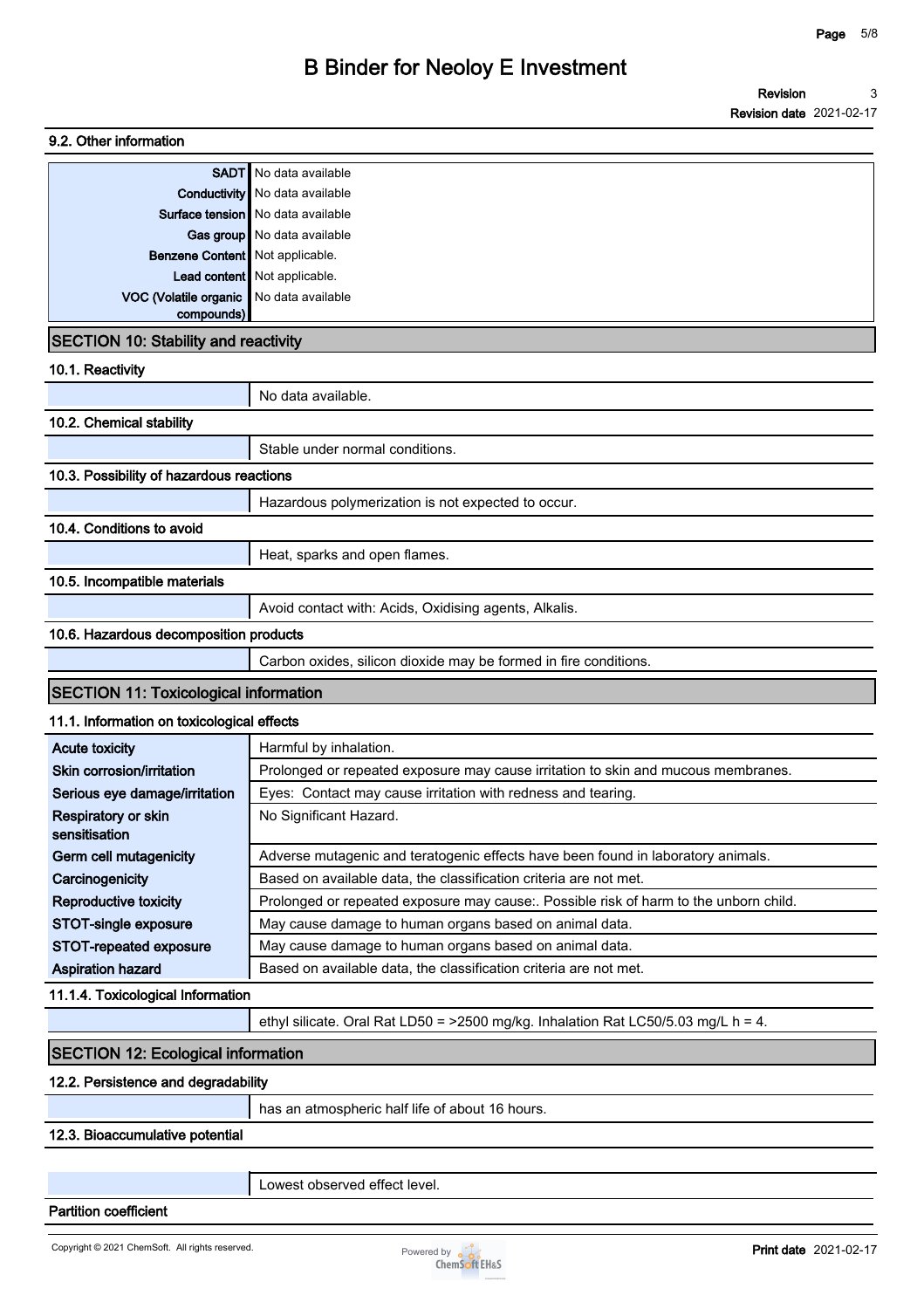|                                          | <b>Revision date ZUZI-UZ-17</b>                                                                                                                                                     |
|------------------------------------------|-------------------------------------------------------------------------------------------------------------------------------------------------------------------------------------|
| <b>Partition coefficient</b>             |                                                                                                                                                                                     |
|                                          | B Binder for Neoloy E Investment No data available                                                                                                                                  |
| 12.4. Mobility in soil                   |                                                                                                                                                                                     |
|                                          | very high mobility in soils.                                                                                                                                                        |
| 12.5. Results of PBT and vPvB assessment |                                                                                                                                                                                     |
|                                          |                                                                                                                                                                                     |
|                                          | Not applicable.                                                                                                                                                                     |
| 12.6. Other adverse effects              |                                                                                                                                                                                     |
|                                          | This product hydrolyzes slowly in wet alkaline or acidic conditions to silicone dioxide and ethanol.                                                                                |
| SECTION 13: Disposal considerations      |                                                                                                                                                                                     |
| <b>General information</b>               |                                                                                                                                                                                     |
|                                          | Dispose of in compliance with all local and national regulations.                                                                                                                   |
| Disposal of packaging                    |                                                                                                                                                                                     |
|                                          | Do NOT reuse empty containers. Once the product residues adhering to the walls of the containers<br>have been rendered harmless, the product and hazard labels must be invalidated. |
| <b>SECTION 14: Transport information</b> |                                                                                                                                                                                     |
| Hazard pictograms                        |                                                                                                                                                                                     |
|                                          |                                                                                                                                                                                     |
| 14.1. UN number                          |                                                                                                                                                                                     |
|                                          | <b>UN1993</b>                                                                                                                                                                       |
| 14.2. UN proper shipping name            |                                                                                                                                                                                     |
|                                          | FLAMMABLE LIQUID, N.O.S. (Ethyl Silicate, Ethanol)                                                                                                                                  |
| 14.3. Transport hazard class(es)         |                                                                                                                                                                                     |
| <b>ADR/RID</b>                           | 3                                                                                                                                                                                   |
| Subsidiary risk                          |                                                                                                                                                                                     |
| <b>IMDG</b>                              | 3                                                                                                                                                                                   |
| Subsidiary risk                          |                                                                                                                                                                                     |
| <b>IATA</b>                              | 3                                                                                                                                                                                   |
| Subsidiary risk                          | ٠                                                                                                                                                                                   |
| 14.4. Packing group                      |                                                                                                                                                                                     |
| Packing group                            | $\ensuremath{\mathsf{III}}\xspace$                                                                                                                                                  |
| 14.5. Environmental hazards              |                                                                                                                                                                                     |
| <b>Environmental hazards</b>             | No                                                                                                                                                                                  |
| Marine pollutant                         | No                                                                                                                                                                                  |
| <b>ADR/RID</b>                           |                                                                                                                                                                                     |
| <b>Hazard ID</b>                         | 30                                                                                                                                                                                  |
| <b>Tunnel Category</b>                   | (D/E)                                                                                                                                                                               |
| <b>IMDG</b>                              |                                                                                                                                                                                     |
| <b>EmS Code</b>                          | F-E S-E                                                                                                                                                                             |
| <b>IATA</b>                              |                                                                                                                                                                                     |

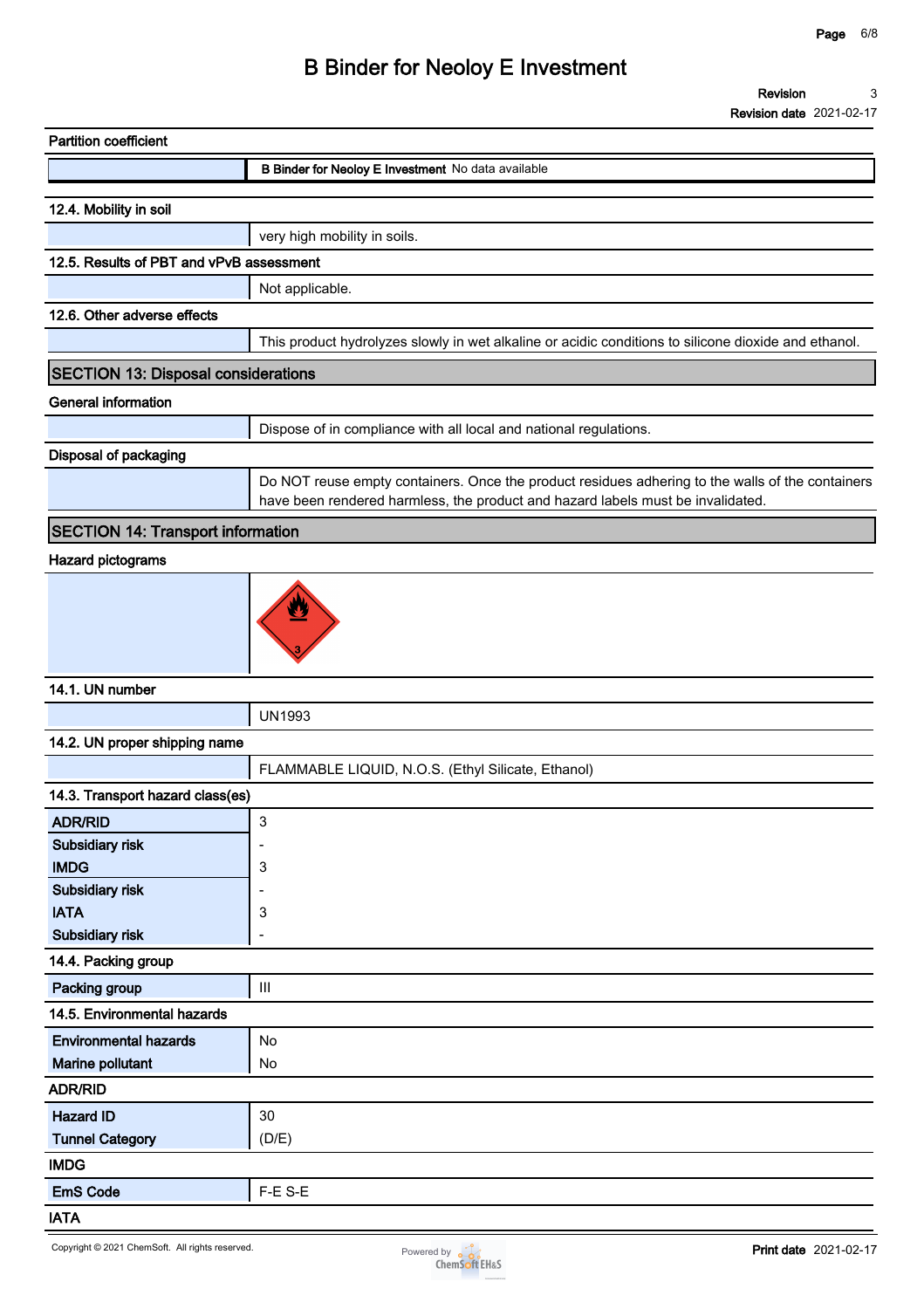| <b>IATA</b>                               |                                                                                                                                                                                                                                                                                      |
|-------------------------------------------|--------------------------------------------------------------------------------------------------------------------------------------------------------------------------------------------------------------------------------------------------------------------------------------|
| <b>Packing Instruction (Cargo)</b>        | 366                                                                                                                                                                                                                                                                                  |
| <b>Maximum quantity</b>                   | 220 L                                                                                                                                                                                                                                                                                |
| <b>Packing Instruction</b><br>(Passenger) | 355                                                                                                                                                                                                                                                                                  |
| <b>Maximum quantity</b>                   | 60 L                                                                                                                                                                                                                                                                                 |
| <b>SECTION 15: Regulatory information</b> |                                                                                                                                                                                                                                                                                      |
|                                           | 15.1. Safety, health and environmental regulations/legislation specific for the substance or mixture                                                                                                                                                                                 |
| <b>Regulations</b>                        | U.S. FEDERAL REGULATIONS: B Binder for Neoloy E Investment CERCLA 103 Reportable<br>Quantity: is not subject to CERCLA reporting requirements. Many states have more stringent<br>release reporting requirements. Report spills required under federal, state and local regulations. |
|                                           | <b>SARA TITLE III:</b><br>Hazard Category For Section 311/312: See Section 2                                                                                                                                                                                                         |
|                                           | Section 313 Toxic Chemicals: This product contains the following chemicals subject to Annual<br>Release Reporting Requirements Under SARA Title III, Section 313 (40 CFR 372): None                                                                                                  |
|                                           | EPA Toxic Substances Control Act (TSCA) Status: All of the components of this product are listed<br>on the TSCA inventory.                                                                                                                                                           |
|                                           | <b>U.S. STATE REGULATIONS</b>                                                                                                                                                                                                                                                        |
|                                           | California Proposition 65: This product contains the following substances known to the State of<br>California to cause cancer: none                                                                                                                                                  |
|                                           | INTERNATIONAL REGULATIONS:                                                                                                                                                                                                                                                           |
|                                           | Canadian Environmental Protection Act: All of the components in this product are listed on the<br>Domestic Substances List (DSL).                                                                                                                                                    |
|                                           | European Inventory of New and Existing Chemicals Substances (EINECS): All of the components<br>in this product are listed on the EINECS inventory.                                                                                                                                   |
|                                           | Australian Inventory of Chemical Substances: All of the components in this product are listed on<br>the AICS for Australia.                                                                                                                                                          |
|                                           | Japanese Existing and New Chemical Substances: All of the components in this product are listed<br>on the Japanese ENCS list.                                                                                                                                                        |
|                                           | Korean Existing Chemicals List: All of the components in this product are listed on the KECL for<br>Korea.                                                                                                                                                                           |
|                                           | Philippine Inventory of Chemicals and Chemical Substances: All of the components in this product<br>are listed on the PICCS.                                                                                                                                                         |
| 15.2. Chemical safety assessment          |                                                                                                                                                                                                                                                                                      |

**No data is available on this product.**

#### **SECTION 16: Other information**

#### **Other information**

| Revision                            | This document differs from the previous version in the following areas:.<br>2 - Hazard pictograms. |
|-------------------------------------|----------------------------------------------------------------------------------------------------|
| <b>Text of Hazard Statements in</b> | Flam. Liq. 3: H226 - Flammable liquid and vapour.                                                  |
| Section 3                           | Eye Irrit. 2: H319 - Causes serious eye irritation.                                                |
|                                     |                                                                                                    |